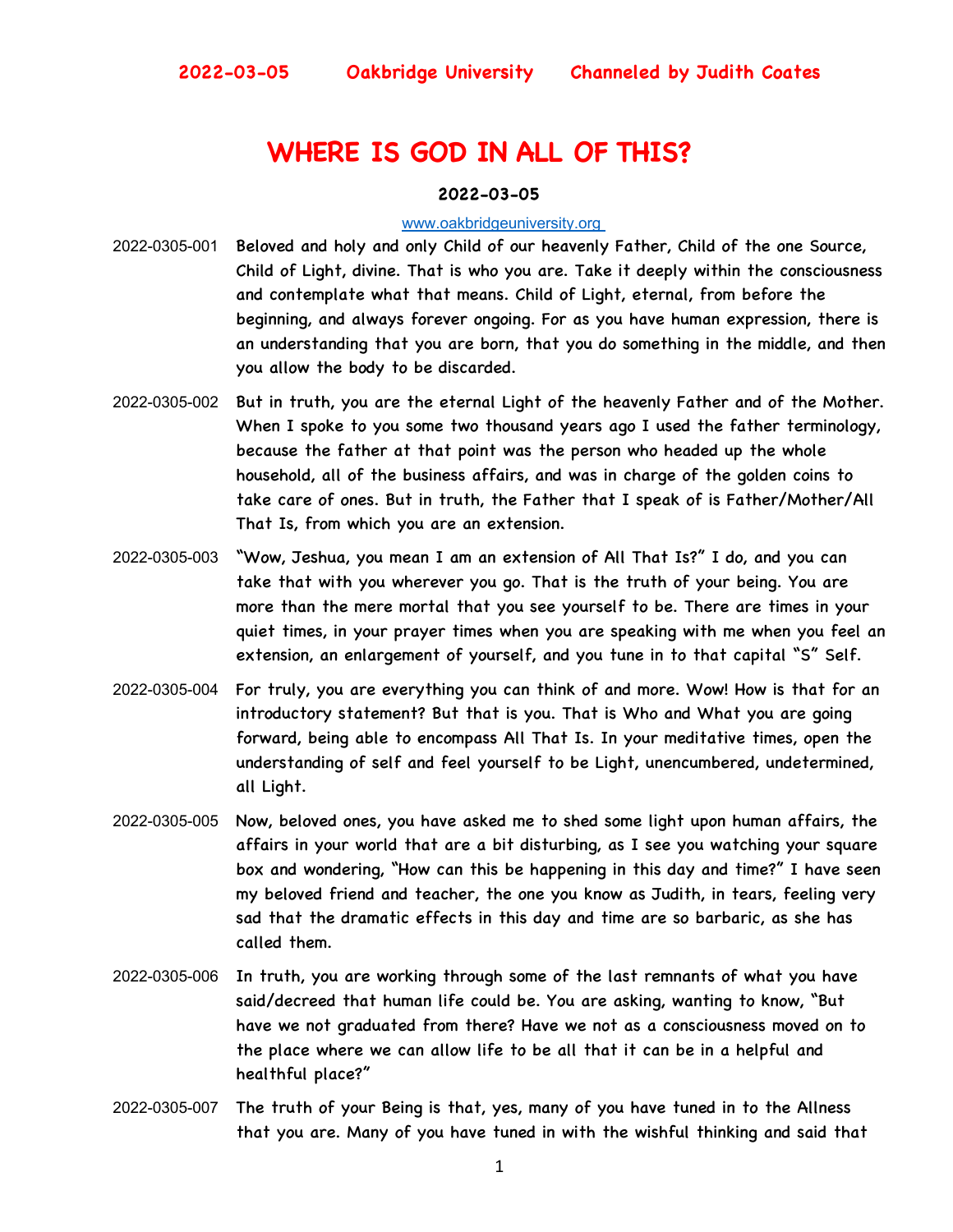it would be great if we could live in love and appreciate our fellow man/woman/child, even the four-legged ones; to be able to recognize, "There I go, even as the four-legged, even as the non-legged ones, life in all of its forms." Yes, you have been there, done that, so there is an affinity of understanding. And then one comes along and says, "Well, hey, we will play this game a little bit differently. We will play it without seeing where we are going."

- 2022-0305-008 So you have one who is into some of the power play of the human and saying, "I can direct this drama and make it really dramatic." This one is playing with the end times, the end of the power that sees it comes from separation. This one sits at his long table, as you have seen, and feels that he is separate from all, but can direct how others' lives will be. And yet, beloved ones, this one is not happy. This one does not feel the pure joy of being in love, being in association with other ones who are as extensions of himself. This one is playing with a very small understanding of even what human life can be and is.
- 2022-0305-009 There is a knowing, a desire within this one to come back to the Father—de sire, of the Father—and to know the love of the Father, which this one never did in this lifetime, know the love of the human father, and certainly does not understand the ultimate Father. This one is searching. This one, if you will receive it, is asking for your love. In your times of quiet when you are thinking about, praying about that which you understand human life to be, send to this one the thoughts of love. Tell this one that even though the body that he exhibits has seemingly many years behind it, he is in truth the only Child of the Father. He is the one Child playing at being human and feeling that there is something elusive, something that escapes his understanding, something that he doesn't quite understand, have power over, cannot relate to. There is something more, and he does not know what that is.
- 2022-0305-010 So send to this one your prayers. Send to this one your thoughts of healing, of wholing—w-h-o-l-i-n-g—of knowing his wholeness as the extension of One. He does not understand that. He knows himself, as he understands human life, he knows himself to be in human power and to be the one, hopefully, at the top.
- 2022-0305-011 In truth, as you understand and as you know, this one does not know That Which he is. This one is searching and thinks that it can be found in the human world. It can be, if you bring it into the human world, the love of the Father/Mother/All That Is, and extend it. The love that he is seeking is to be found in the extension of love to every one of the brothers and sisters as they are seen to be individual.
- 2022-0305-012 This one has not found the secret. He searches for it and thinks that because he sees himself to be the top of the heap, that in truth that is where the secret lies. But in truth, the secret lies in the heap of all Being and loving all Being, even to the extension of life beyond what you know as human life or even the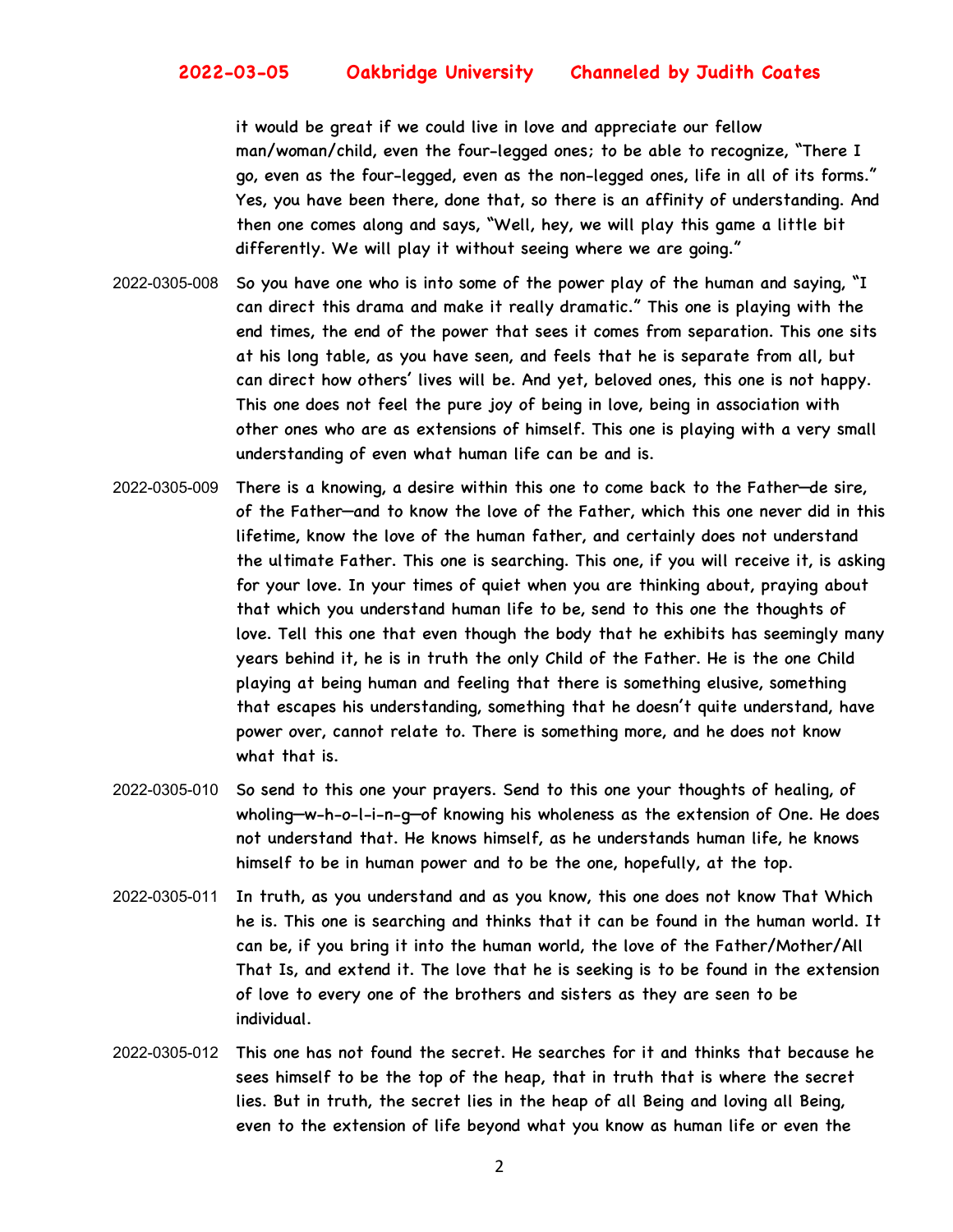animal kingdom or the mineral, anything that you have created, to see in truth the divinity of everything you look upon, everything that you contemplate, everything that could be, has been, and will be.

- 2022-0305-013 For in truth, as you have understood it, human life has an expiration date. And what is beyond that? What comes beyond that? More of the divinity of you, more of the expression of divinity in its wholeness, in its entirety; not just even the small slice of love that you understand in human love; more than that, an exaltation, an expansion of Light. That is why I have given you the terminology and the example of Light, because Light, as you understand it, goes out forever and there is no limit.
- 2022-0305-014 Yes, when it reaches a wall, what does it do? In truth, the energy of the Light goes through, that which we were speaking of some small time ago when we last met and spoke this way. We were speaking of the permeability of a wall that seems so solid, and yet as you will practice, you can walk through it and be on the other side. That is, in truth, what the energy of Godhood is and can do.
- 2022-0305-015 But this one comes back to a very small slice of what he feels his power can do. Yes, he sees it as reaching to all of the countries around him, all of the geographical areas that he can think of, and he sees himself to be the power up in the heavens that will rain down upon ones and make them see him as the Godhead. And how long does that last? No. They run in fear; not in love, but in fear.
- 2022-0305-016 Truly what he is looking for and desiring and has desired in other lifetimes is to be in the ocean of love, to know that he has worth; not small slice of power and say, "You must look up to me. You must say I am all-powerful." Yes, he can do away with a body. Yes, he can do away with all that which you have built to be beautiful, all of the buildings and all of the artistry, but he cannot command your love.
- 2022-0305-017 Love is always freely given. It does not even have to be earned. It has to be recognized, and it has to be given. It cannot be taken, as he is finding out in this lifetime and as he has experienced in other lifetimes. But he has said in the other lifetimes, "Well, you know, I'm just not powerful enough. If I were at the top of the heap, I would make everyone admire me, be in fear of my power. I would be on top."
- 2022-0305-018 So he has created for himself the illusion of being at the top of the heap, but what about the heap below him? Does it sustain him? It is not what he is looking for, although he searches. Speak with this one heart to heart. Send your love to this one. Show him that there is power in love and in Light. Show him that for all of the ones who run from devastation, there is the flame of love that they hold for the small ones in arms, for the small ones who come along running as fast as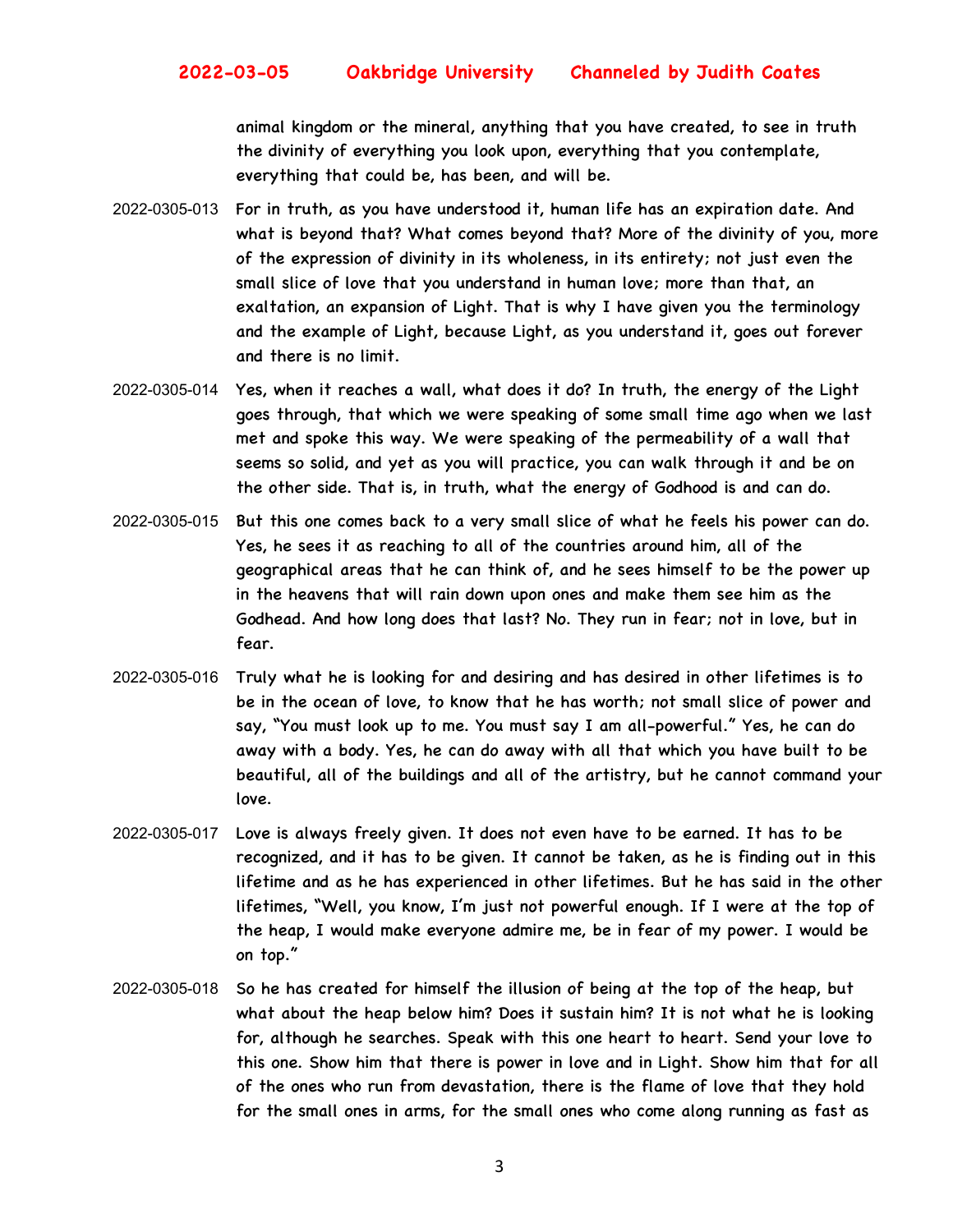they can to keep up with the parent, for the small ones who think themselves to be small and yet have a heart larger, and it grows as they extend themselves.

- 2022-0305-019 Ones, as you have seen on your square box, coming to the borders of the countries extending what needs to be for the body—the food, the nourishment, the caring, even the medical treatments that may be needed—that is where love is expressed and known. Allow your love to rise up. Send it to this one who thinks that he has power. This one is not happy. This one in this extension of life will not be happy. It has been prophesied that he will end these days of his life crying out for love, crying out for mercy.
- 2022-0305-020 But, as we have said to you so many times, you create the reality that you experience, and this one is going to create that which comes from being in the solitary place of thinking that you have temporal power. This one needs your love. This one on the inside—the body may be wearing beautiful expensive raiment, as he has done in other lifetimes when he was your king or even your queen—has not found happiness. He has not found true love, where one would love him for just who he is, not for his power, not to be commanded to love him, serve him, bow down to him.
- 2022-0305-021 He is, if you will receive it, living his last lifetime in seeking for love. Next lifetime, as he has it programmed, he is going to be the one who is lower than the dust of the Earth. He will not have the golden coins. He will not have the other ones serving him, but he will have ones who love him, and he will find to his great astonishment that that is all he has ever truly wanted, and it was not to be found in power. It is to be found in the extension of love to other ones.
- 2022-0305-022 But as it is seen now—I make limited prophecy—as it is seen now, he is not going to know that in this final, as he understands it to be, lifetime. It is not going to be his last lifetime. That is where the good news abides. It is not going to be. He will, as I have said and as you understand, he is going to know the full run of human lifetime. Even though in this lifetime he says, "Well, look at me; I have all power to devastate everyone who does not even know me and bow down before me," has it brought him happiness? Will it bring him happiness? No.
- 2022-0305-023 Will he give it all up and have another lifetime? Yes. And perhaps it may take him several lifetimes to understand the love that is not dependent upon power. Love truly is from the heart. It flows freely. It is given. It cannot be taken, but it is given. And when you find one that you look upon with love and your heart opens, the love then is extended.
- 2022-0305-024 This happens with the two-footed ones, it happens with the four-footed ones. Those of you who have the four-footed one and you find that your heart opens when you see the four-footed one and you laugh and you smile and it is an easy laughter, an easy love, it just is given, and you feel some of that love coming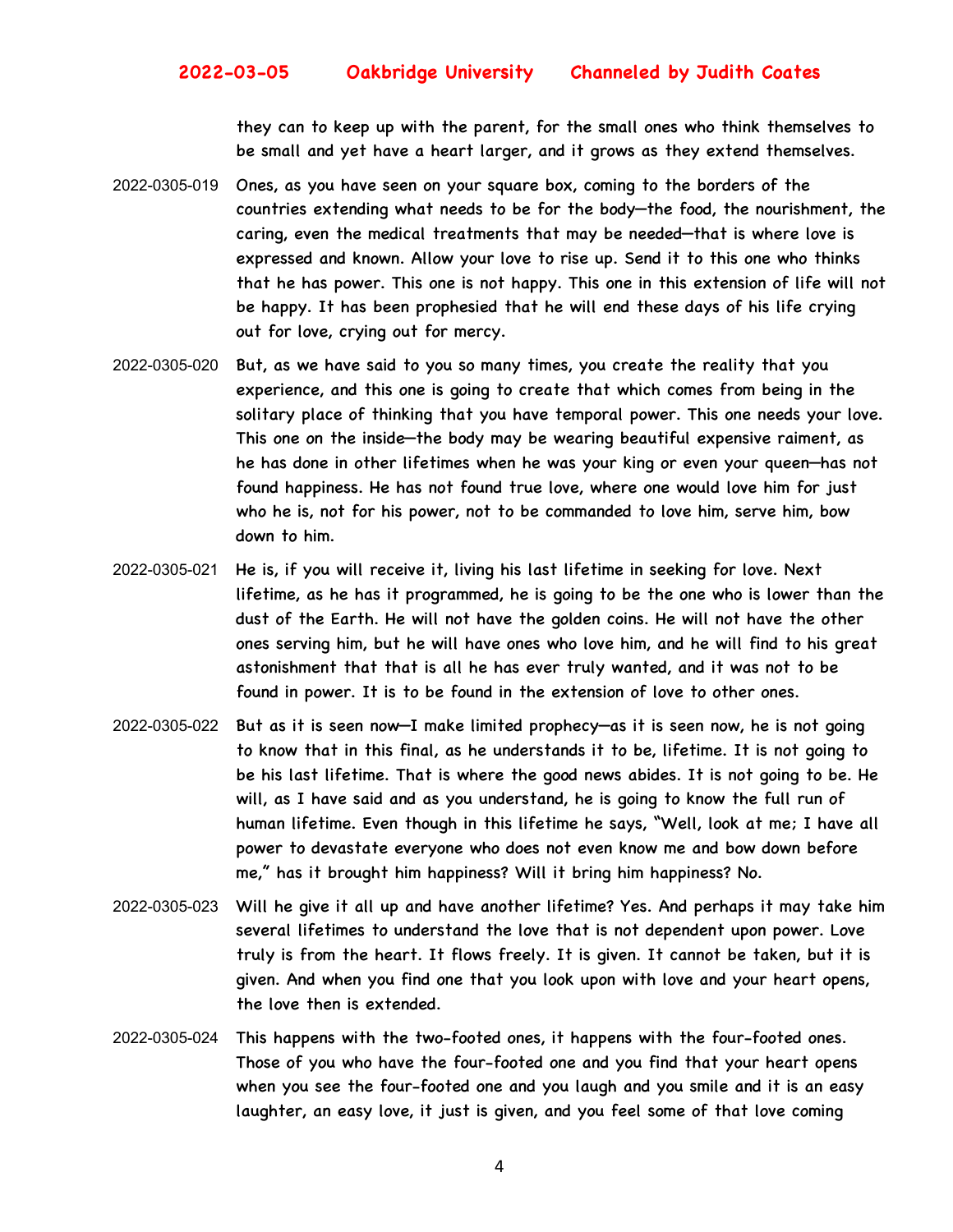back, or not. But you feel from yourself this rising up of love which has to be extended. You cannot stop it. You cannot stop love as it flows.

- 2022-0305-025 You can look upon the most beautiful flower, and the heart opens and you love it. It is love. You say, "Well, that's just a small bit." Love is love. It opens you to your divinity. It opens you to that place where you say, "I Am." Full stop, period; that's all you need. "I Am…God in expression."
- 2022-0305-026 This one, as we have spoken, is more to be pitied, for he has been searching for love, as so many of the two-footed ones do, in all the wrong places. Is it here? Is it there? Is it through power? No. After this human lifetime he will have time, as you understand the passage of space, to feel, to contemplate, "Look at what I amassed, all these ones living in fear of me, all of these jewels, gold, all of the material wealth, all of the countries acquiescing to my desires, but I wasn't happy. What was wrong with me?" he is going to say. "What is wrong with me at this point? I have power. I can wipe them all out off the face of the Earth, rubble that they are."
- 2022-0305-027 But perhaps there is something more. That little bit of something more eats away, and that is what you have been seeing. This one, even though he has risen to what he understands to be the height of worldly power, still has that niggling little feeling in the back of the mind and in the heart that, "This isn't all."
- 2022-0305-028 Next lifetime when he has nothing of the material goods, he is going to find love, and it will mean everything to him. So send to this one the thoughts of wholeness. Send to this one in your prayers the knowing that truly when he is finished searching, he will find that he has it all, and did have it all from the beginning. And how ones know this is by giving it away.
- 2022-0305-029 When you allow love to flow through you and you give it away, that is when you are truly rich. That is when you are truly happy, because there is no more searching. You have it, you give it, and in the giving you know that it has gone through you and is you. It is a secret that in truth is not secret. It must be experimented with and tried, yes, to know how it feels. But those who have found ones to love, those of you who have found that there is someone to be One with, you know that it is above and beyond the price of any amount of gold, silver, jewels, whatever, even power: to be loved and to give love.
- 2022-0305-030 When you meet someone and your eyes light up, you say, "Oh, I am so glad to know you. I'm so glad that our paths have come together. How about let's be One?" And you extend the arms to do the hug. There is such joy in the hug, the true hug; not the one that's just given because you have to, but the true hug that says, "Hey, come here, I really want to give you my love in all of its extension."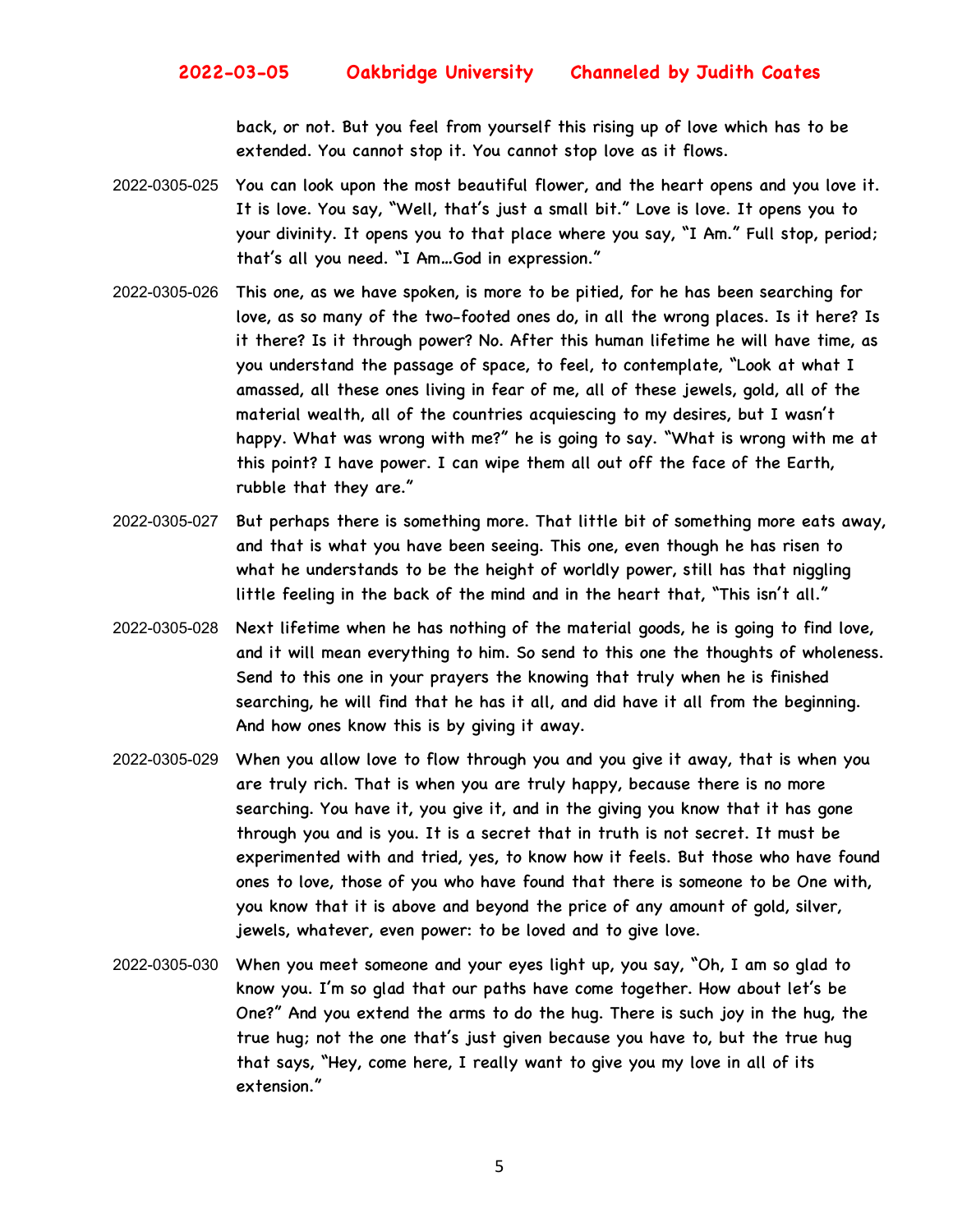- 2022-0305-031 That is when you know you have the riches that go beyond human price. It is not in all the gold and the gemstones, the land, the number of yachts. You have that in your country where ones think, "Well, if I have X amount of the golden coins, I can buy another yacht." Yes, but can you stand on both of them at the same time, especially if they are going out on the sea? Ones have tried this, but it doesn't work. They have gone swimming.
- 2022-0305-032 There is always something that you feel you are searching for. This is why you search for human love. "Am I going to find my wholeness in you, with you?" And you try all of the different ones to fall in love with, forgetting that the love that you want to receive is right there to give. That is what life is all about, is the giving.
- 2022-0305-033 You have a saying that life is worth living. Life is for living. Life is for being the extension of love. You have found this in your own life, that when you are most happy is when you are giving love and being of service, like the ones who have been called in this day and time to give of the golden coins if they could not be there in person, the ones who have been called to be there at the borders to make the meals, to provide a safe place for ones to bed down for the night, the ones who have been there to receive the lame and the ones who cannot walk/travel easily, the ones who have been there to say, "Come, I will help the physical, and more than that, I will welcome you."
- 2022-0305-034 This is what everyone who runs and seeks wants to find. This one who sees himself living at the top of the heap; that is what he is searching for. He thinks it is in sitting at the end of a long empty table, and that does not satisfy. "Therefore, I have to prove…" And yet all he has to do is to open the doors of the mansion, invite in the ones who are poor and needy, and to be amongst his kind, humankind, to be able to reach out and hug, to be able to reach out and say, "I understand. Come, I will give of my riches."
- 2022-0305-035 What are they? You cannot bed down with precious jewels. The ruby that is of much money and has been cut in certain ways to reflect the light…you try to bed down with that; it has sharp edges; you can't get comfortable with that. Even if the ruby is huge and you try to bed down with it, it is not giving. It is not comforting. Yes, there is much of the wealth in it, but in order to see that wealth, someone else has to appreciate it and give you the wealth so that they can hold it for a moment and say, "Hm, sharp edges."
- 2022-0305-036 And it's the same with some human beings. "Ah, I have to have that most beautiful one, or that most tall handsome fellow." Then you get that one, and they have sharp edges. They keep criticizing and asking for more. They're not happy, and they expect you to make them happy. You try everything, and they're still not happy. Of course not. True happiness comes from the place of love, of giving love; not trying to amass love, but in the simple playing, the simple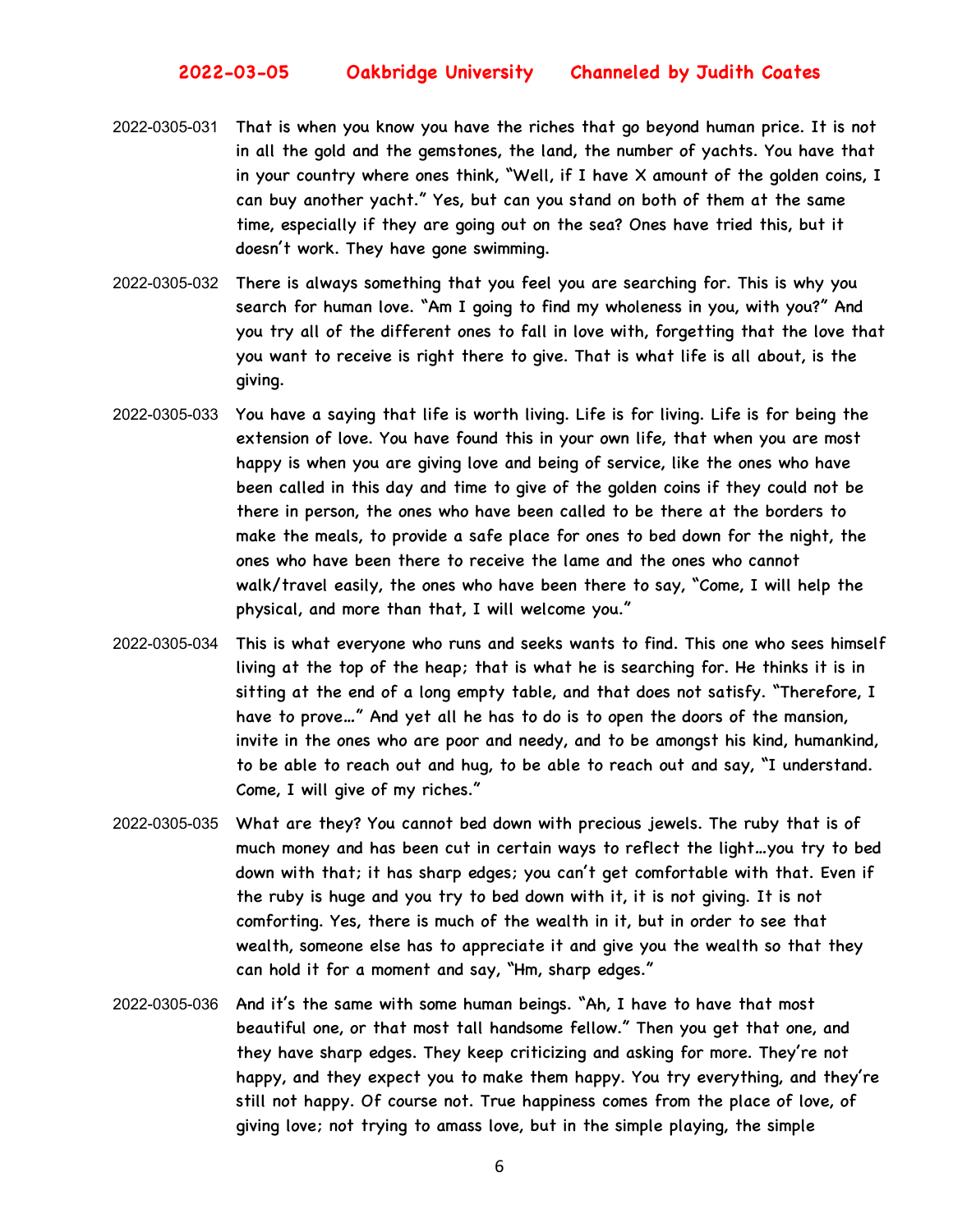understanding of, "I am giving to you my love, my friendship. Hey, let us run in the field and laugh. Let us be happy. Take off the sandals. Let us be out in the nature that we are creating. Let us be happy. So what, if we have millions of the golden coins put away somewhere in a huge vault, and we go and look at it and say, 'Ah, yeah, can't eat that. Have to exchange it, but…'"

- 2022-0305-037 Because you've tried it. If you will receive it, you have been where you see this one who sits at the empty table. You have been where this one sits. That is why your heart understands the loneliness and the grasping, trying to find "someone who will give to me that feeling of okayness. I want to know that I am okay, that someone truly loves me. I want to know that it is not that I just command it and ones give it to me because they have to, but I really want to know that I have worth, value, because I Am."
- 2022-0305-038 This one does not know that. This one, if you will receive it, is more to be pitied. But the good news is—always I come with good news—that there will be another lifetime. The Father is most generous, because he gives of many lifetimes so that you will find that the most unhappy miserable one who is tightly cased in self will be able at some point to throw open the doors of the heart. He may not have the golden coins, but he will find someone who looks deep within his eyes and says, "I love you. I love That Which you are. I love the way you smile."
- 2022-0305-039 This one who sits at the end of the table does not know how to smile. He will laugh when other ones make what they call the humorous story, but it goes nowhere and does not reach the heart. It goes here, comes out here, does not reach the heart.
- 2022-0305-040 So in your prayer times when you allow the barriers of self to fall away, send to this one love. It does not have to be your love. Send him the Father's love, the Mother's love. He never had the mother's love; not in this lifetime. Allow yourself to understand the small one who yet cries out for love. Know that in truth the Father of All, or Mother, as you want to call it, will give to this one the love that he seeks.
- 2022-0305-041 The love that he is will come from within him; not from out there. He has tried that. He is, in truth, your teacher. He is showing you that it matters not how you come up through the ranks and get all this power and all this worldly wealth. He could have anything that is for sale. He could buy it, and he has tried that. He has even tried buying love, but he did not find it.
- 2022-0305-042 Know you that as you walk the human life, as you find joy in the small dandelion, as you find joy in the tallest tree that has been growing for generations of time, you are more wealthy than this one who has all of the gold, all of the seeming worldly power, and not even all of that, because he is missing out on the respect of humankind. This one needs the Father's love.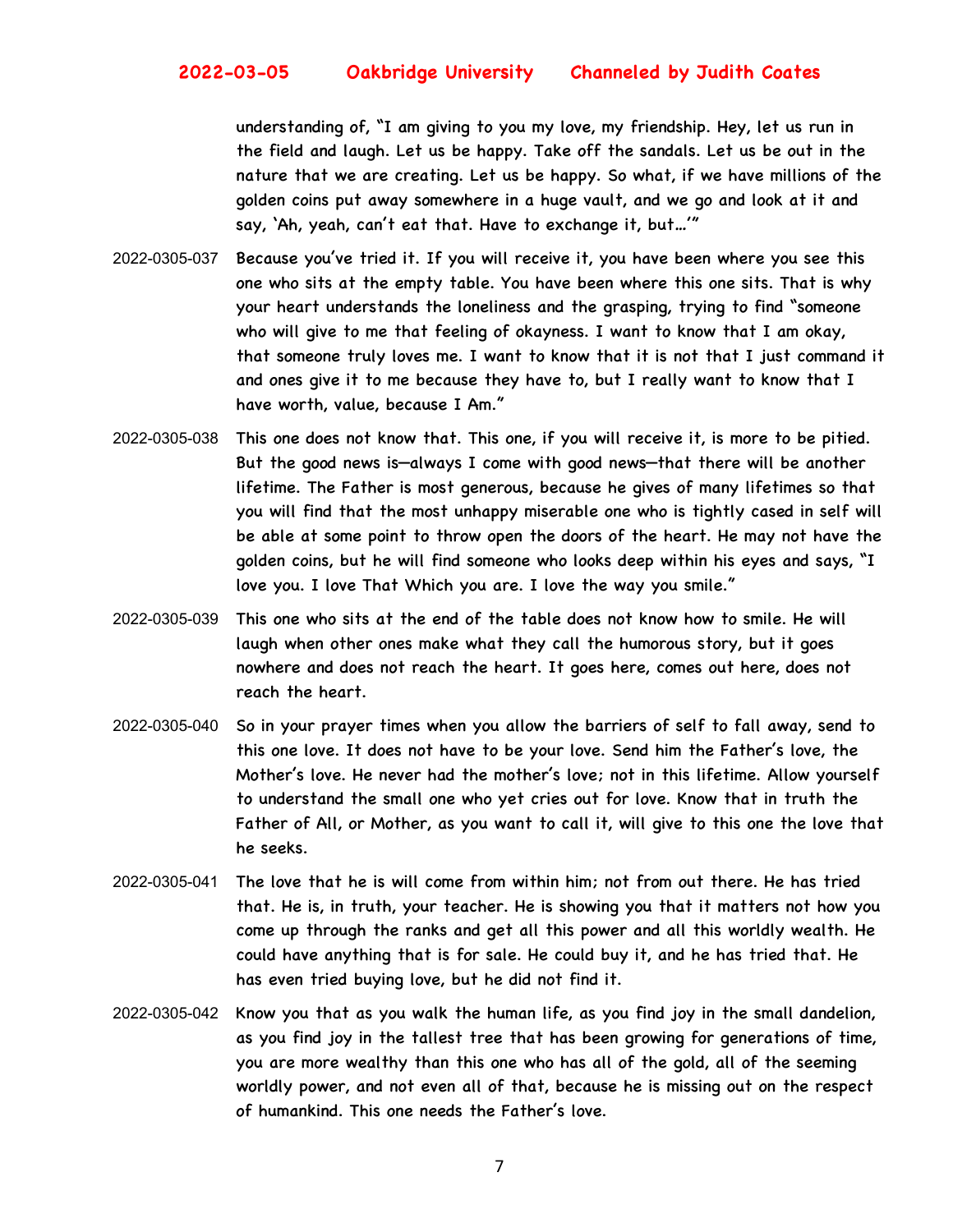- 2022-0305-043 So if you can find it in your heart when you pray, when you pray to the Father/Mother/All That Is, ask that this one be encompassed in love, encompassed in true love so that he can begin anew. And in that you will find your love, That Which you are, coming to full bloom in your awareness. So be it.
- 2022-0305-044 **Eva: It is a judgment that is something that is beyond what we can experience now, letting go of the judgment, knowing that God is in this and that there is a divine plan, because there is no place here that God is not. And collectively, from all parts of the world in which we are now residing, to send a circle of love. And if we cannot send it directly to him because it is so hard, let us talk to our angel to talk to his angel, and let that angel of his, because he has one, everyone has one, encircle him with love so he does not have to feel so afraid, so vengeful, so full of human feelings of inadequacy. So let us take a moment of silence, a minute of silence and just do that. Send the energy, because our hearts are wide open and very powerful. Let us do that now.**
- 2022-0305-045 Pause (45 seconds)
- 2022-0305-046 **Eva: And let's also send love to the four-plus million people in Ukraine and to all the countries that are welcoming them, and all the ordinary people who are extending their piece of bread, their Teddy Bears, their cell phones so their soldiers can call their mothers. Every act of kindness, every way in which we show our love in which the people open up their hearts to everyone who needs it. Send them the love so they can feel the strength and the courage to stand up for love, for freedom. Because this is the new world. The old world is crumbling under this man's leadership, and we see it for what it is, and only love can prevail. So let us offer our strength, the strength of our love to bolster all who need it.**
- 2022-0305-047 **For there are many who we would see as victims who are really very strong masters come here to show us mastery. There are many of them who also want to be shown our love. So send your love to a small child. Send your love to the mother of that child, and the grandmother who can barely walk, but is with them. To all the families…think about your own family and how you would feel if your family was in this kind of danger. Send them love. See a light coming from your heart, going across the five thousand miles that separate us here in the United States, but also around the world, because families are extended in a giant diaspora, and we are all One, after all.**
- 2022-0305-048 **Feel our collective strength as we stand up in this act of incredible power and love, and know that in the end, that is what is going to prevail. Peace will prevail. Love will prevail. Courage, strength, and ultimately joy, for we are one family, one voice, one heart. So be it.**

2022-0305-049 Judi: **Amen**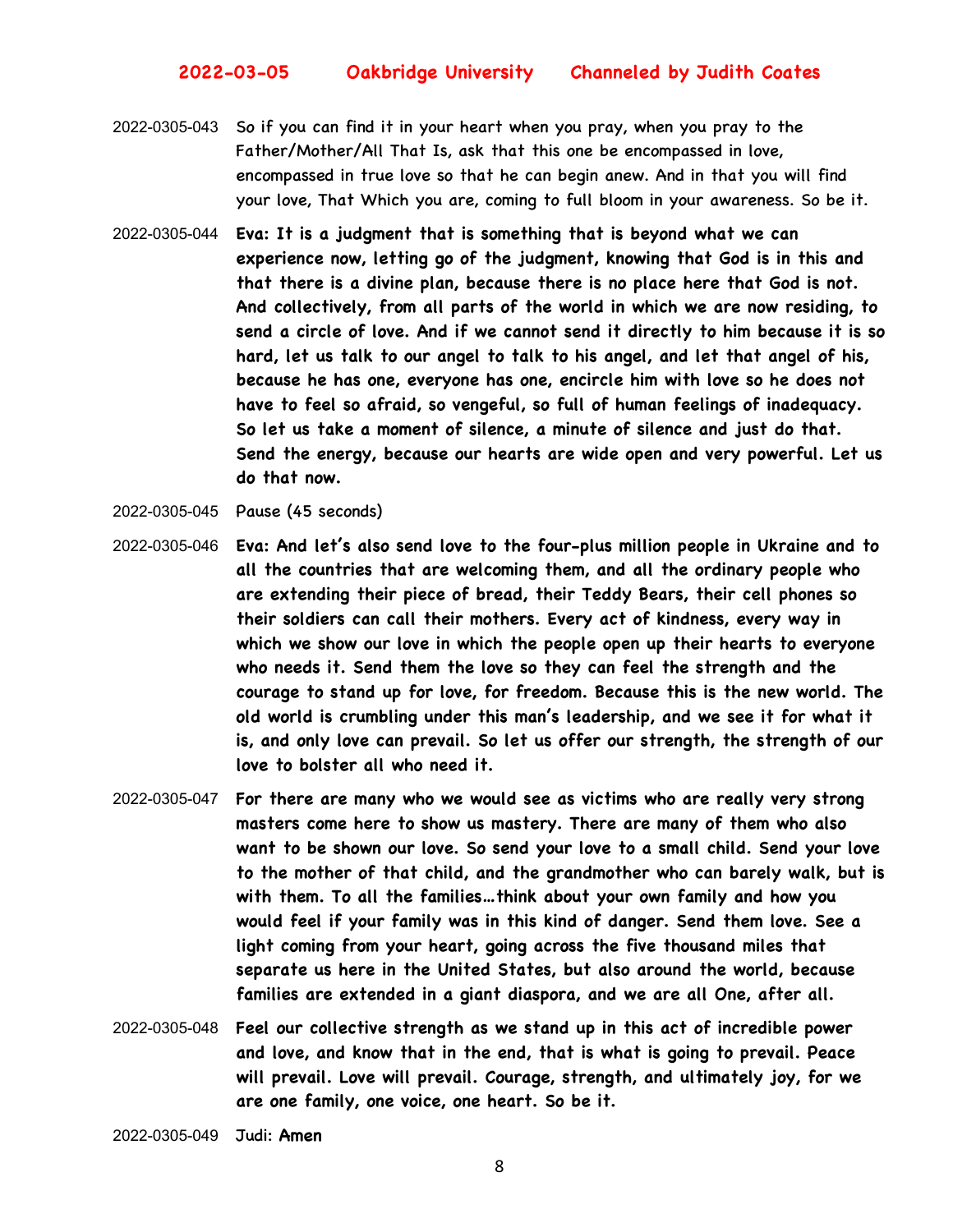2022-0305-050 Tim?: **May we also send out love to the Russian soldiers and their families**.

- 2022-0305-051 Eva: **Absolutely**
- 2022-0305-052 Tim?: **Then he is unseen scared; don't know what they bought into.**
- 2022-0305-053 Eva: **Absolutely. They were included in my thoughts**.
- 2022-0305-054 Tim?: **And the love that the Ukrainian people are showing to these scared Russian soldiers as they're feeding them and helping them call home is incredibly loving and \_\_\_\_ing.**
- 2022-0305-055 Eva: **That is the Mother's love, seeing their sons. In fact, someone said, "Wouldn't it be wonderful if all the mothers of the soldiers were sent to get them home. There would be no war. Many of them are very young. So let us include them in our prayers as well. And all those who may actually for the first time be looking at their wealth and saying this is worth giving up my wealth so the world can stand up to someone who is so lacking in love. Anyone else have any comments that they want to add in here at this point? Just unmute yourself and be willing to share.**
- 2022-0305-056 Susanne: **I would like to extend love to the Russian people, because this is up in their face in terms of what they are experiencing at home. And I know that many of them, their hearts are with the Ukrainians if they believe that Russia is really going into Ukraine. And they are with them. It seems like the Slavic people are one heart and supporting each other. And I would like to support them as well.**
- 2022-0305-057 Eva: **Yes, please, include them, because it is not the Russian people's war. It is just one man's hubris and lack of love. For me it is personal. The part of Poland that my mother grew up in is now part of The Ukraine with the change in borders during WWII. So I know that this is the land that my ancestors walked on, and my heart has been in a sorrowful place these last two weeks. But I know that peace will prevail, because all of us are powerful together. The power of love cannot be stopped. Anyone else who would like to share anything?**
- 2022-0305-058 Eva: **Anything else, Judi?**
- 2022-0305-059 Judi: **Jeshua right now is showing me that there are no borders, that the love that we are sending is being sent by all of us and all of our extensions, family, friends; that there is so much love. I love the way he says this. There is so much love going to this one person who is searching for love, but he is going to be bowled over by it. Thank you all for opening your hearts. Jeshua says that oftentimes in his lifetime and in other subsequent times as we have walked with him that there has been the necessity for seeing past human torture, human smallness, and always he has reached out, and those of us in very many different lifetimes have heard, felt, responded to the love that we**